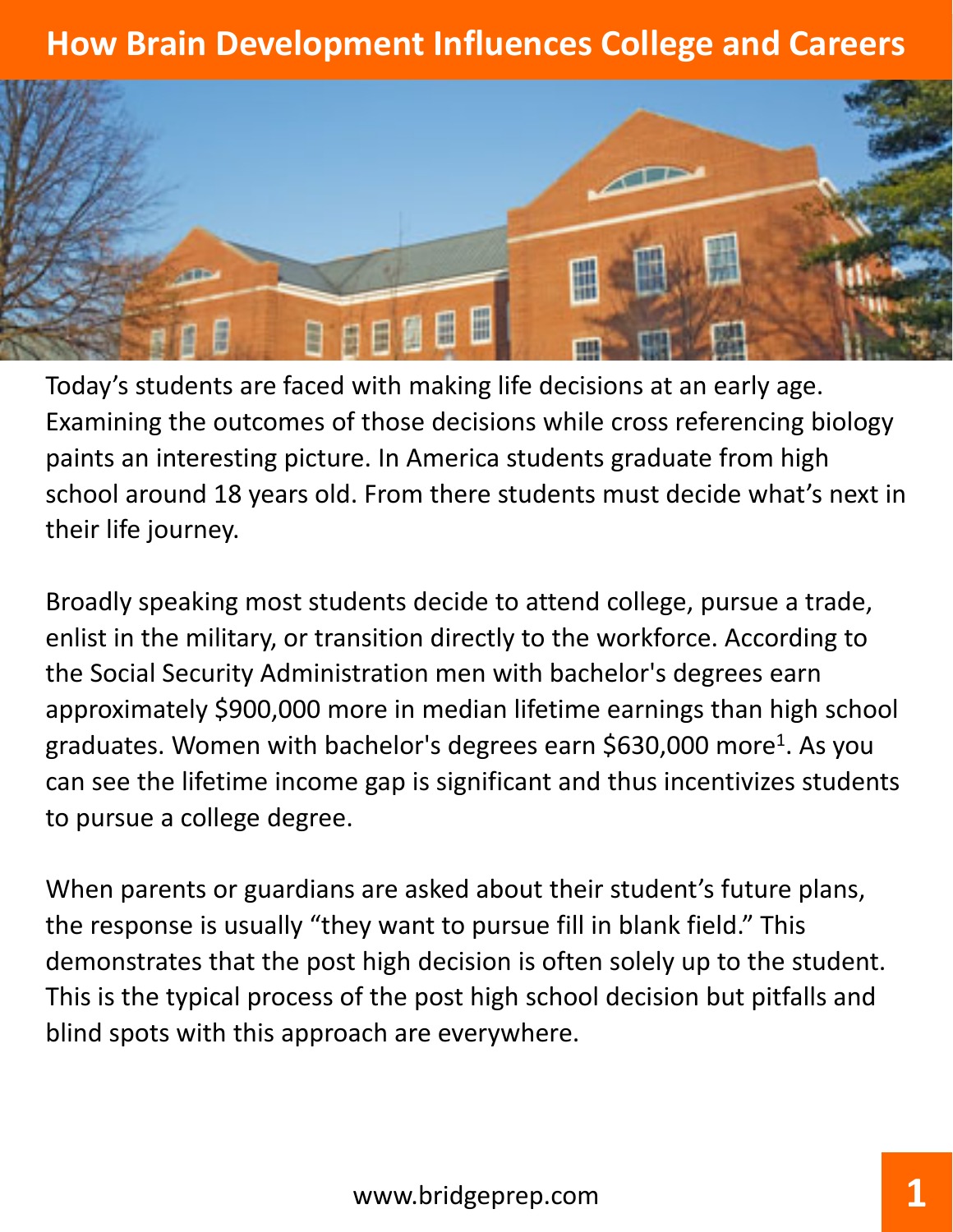

#### **Post High School Choices**

Research from the Education Data Initiative states the average cost of college in the United States is \$35,720 per student per year. The cost has tripled in 20 years, with an annual growth rate of 6.8%<sup>2</sup>. In this report, college refers to any postsecondary educational institution that offers an undergraduate degree program.

Considering lost income and loan interest, the ultimate price of the average bachelor's degree may be as high as \$400,7932. These noteworthy decisions come with a hefty price tag. Missteps at this juncture can create obstacles for future financial security.

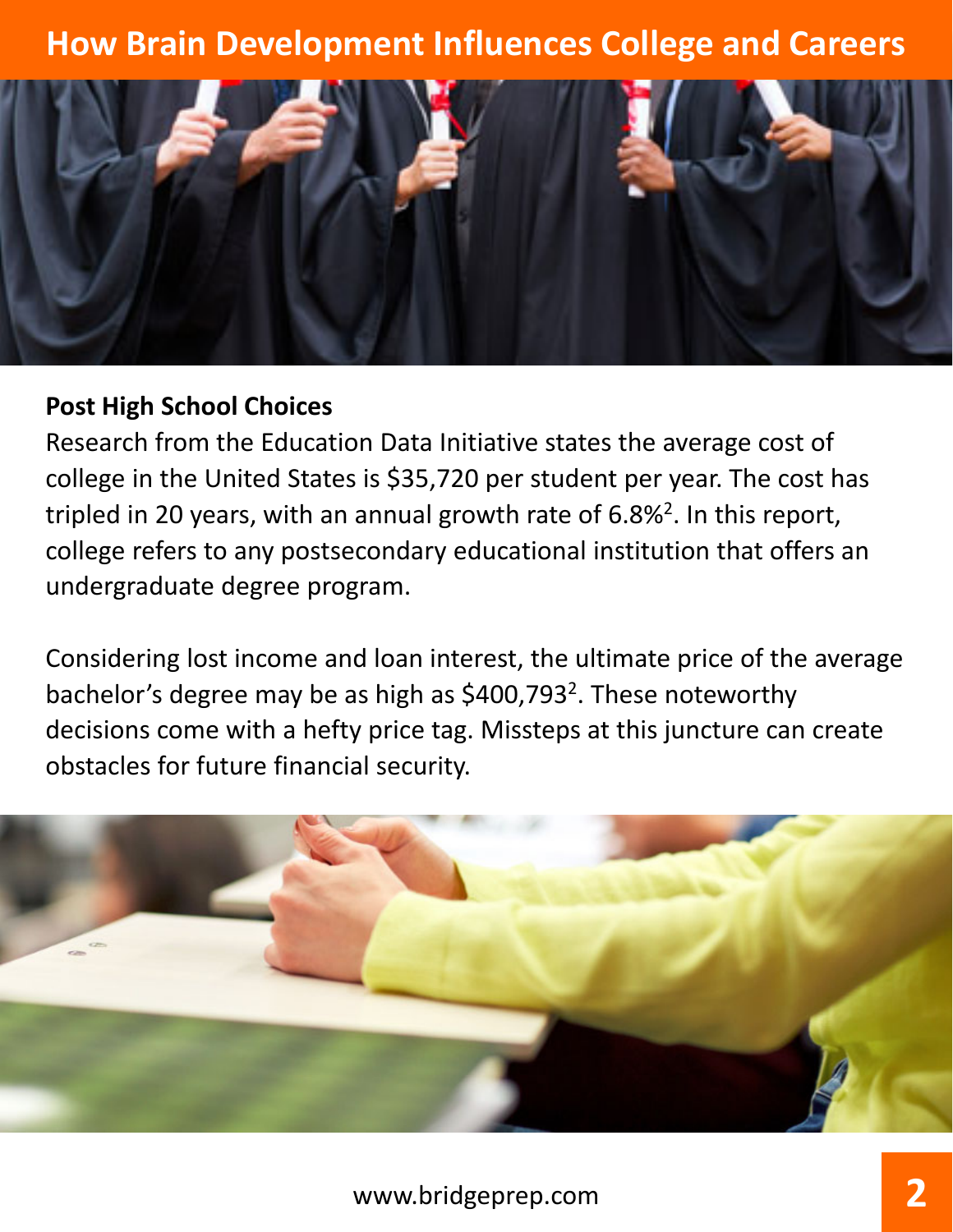### **Imperfect Decisions**

According to the National Center for Education Statistics (NCES) 80% of college students change their major at least 1 time<sup>3</sup>. This statistic is troubling because the average student takes 6 years to earn a 4‐year degree. With record high tuition, that increases every year, the financial burden is compounded when student require more than 4 years.



At this level, decisions are high stakes and can dictate the trajectory of a student's life. There are a variety of reasons for students changing their major but the rate of occurrence points to a deeper issue and root cause. The post high school decision requires strategic thinking.



### **The Problem**

Simply put students typically are not prepared to make such a strategic decision alone. Unfortunately, the timing of the decision does not match with the student's ability to make the decision. Students must decide at 18 but their brains are not fully developed until 25.

Of course, we are not saying that no student can make strategic decisions but according to the science around brain development most students are not prepared to make strategic decisions at 18. Also, some students have the benefit of parents and guardians who provide guidance, mentorship, and direction. In this case the student is led by someone that has paved the strategic thinking groundwork thus removing some of the pitfalls and blind spots.

www.bridgeprep.com **3**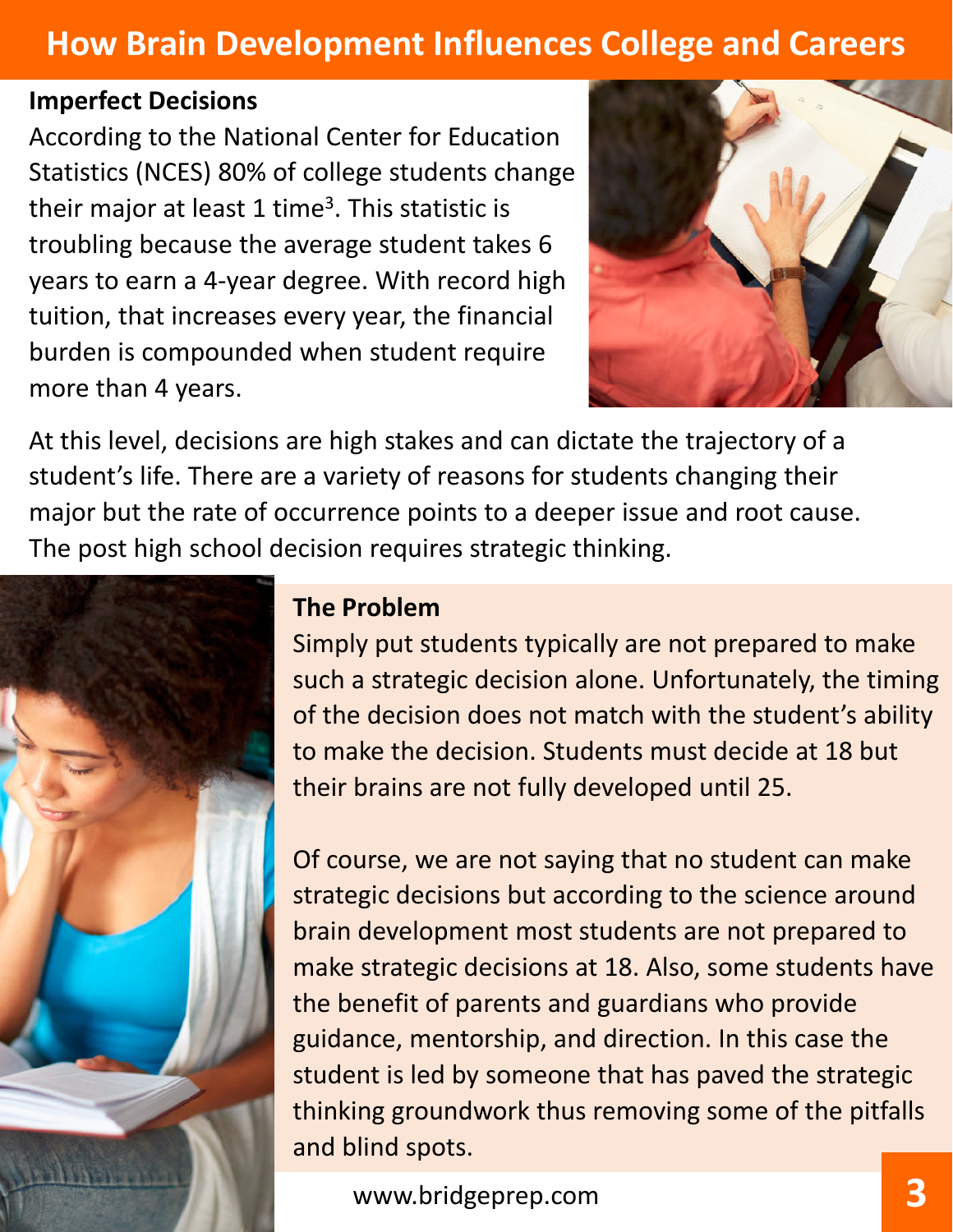

### **Solution Approach**

To recap there is a timing discrepancy between the post high school decision (18) and the brains capacity to make strategic decisions (25). One solution is to delay the post high school decision until the student is 25. This solution is unrealistic and will undoubtedly result in sub‐optimal outcomes. It's clear that the decision must take place when the student is 18, 25 is too late.

By incorporating additional factors, a more accurate representation of the constraints and implications are presented. Below is an approach to reduce risk and improve outcomes:

- 1. The student creates a comprehensive career plan and seeks feedback from parents, guardians, advisors, and mentors
- 2. Parents, guardians, and advisors review the student's career plan and looks for connections within their network
- 3. The student seeks feedback from industry professionals
- 4. The student interviews and shadows an industry professional
- 5. The student conducts research on the role to determine if there is alignment between their skills and job responsibilities as well as course work
- 6. The student builds in‐demand skills
- 7. Start the process as early as possible